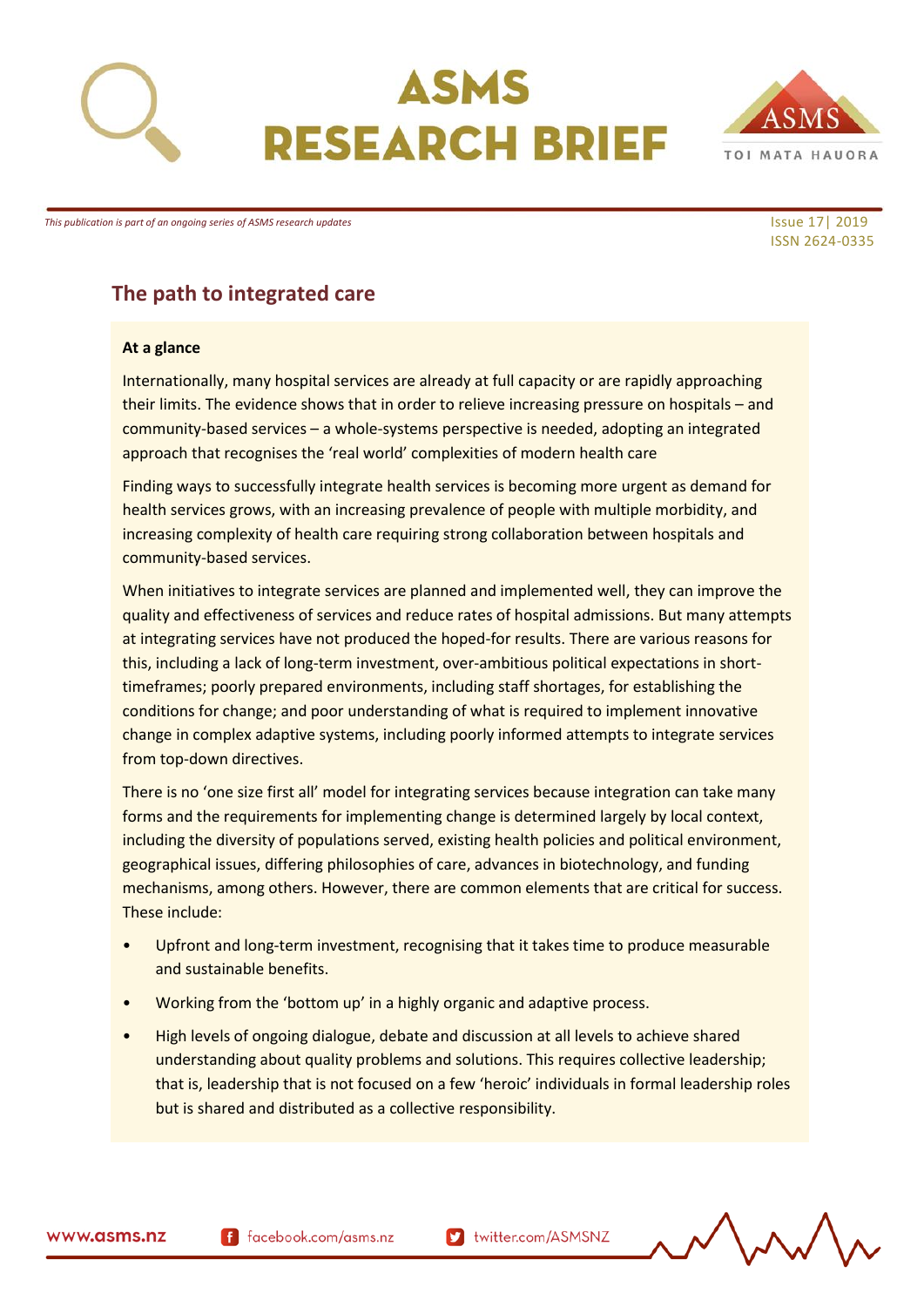Successful initiatives to improve communication across organisations and different parts of the system, including IT and the quality and efficiency of referrals between community and hospital services, are a product of collective leadership.

The 'Canterbury Initiative', which includes many of the features considered important to successful integration, has been recognised internationally as an example of how to implement changes to achieve better community-hospital care integration. Similar to experiences overseas, however, the Canterbury District Health Board's (DHB's) initiative is constrained by funding and staffing shortfalls.

#### **Introduction**

Hospital use continues to rise higher than the population growth rate, strongly influenced by the rapidly growing number of patients with multiple, chronic health conditions.<sup>1</sup> These patients often need access to multiple health and social care services but often experience fragmented and poorly coordinated care, which can draw them into a vicious circle of increasing or repeated use of hospital care. $234$ 

As a result, many hospital services are running at full capacity or are rapidly approaching their limits. A common response internationally has been to focus on policies to strengthen community care. However, the evidence shows that in order to relieve increasing pressure on hospitals – as well as community-based services – the focus cannot be on community care alone; a whole-systems approach is needed because with the introduction of interventions in community care there will often be implications for hospital care, and vice versa. A systems perspective adopting an integrated approach has been identified as becoming increasingly important in dealing with and understanding 'real world' complexities of modern health care.<sup>5</sup> <sup>6</sup> <sup>7</sup>

Integrated care, an umbrella term to describe initiatives which aim to address fragmentation of care between and within public services, has been an aspiration in many countries.<sup>8</sup> In New Zealand it has been a policy goal in various ways since the establishment of area health boards in the 1980s, in the market-oriented system in the 1990s (including both negative and positive effects on incentives to integrate care), and continued with the current health system model of district health boards (DHBs) from the 2000s, with a particular emphasis on integrating community health care.

But while the notion of integrated care intuitively makes sense, for policy makers and providers both here and around the world it has until relatively recently doggedly remained an elusive goal. There is a growing understanding internationally of how to achieve successful integration with examples, including the 'Canterbury Initiative' at Canterbury DHB and some health care trusts in the United Kingdom (UK), that have brought about significant service improvements.

This paper considers the potential for integrated, patient-centred care approaches as a response to the mounting pressures on New Zealand's hospitals, learning from the lessons given in the literature and particularly from the internationally recognised achievements at Canterbury DHB.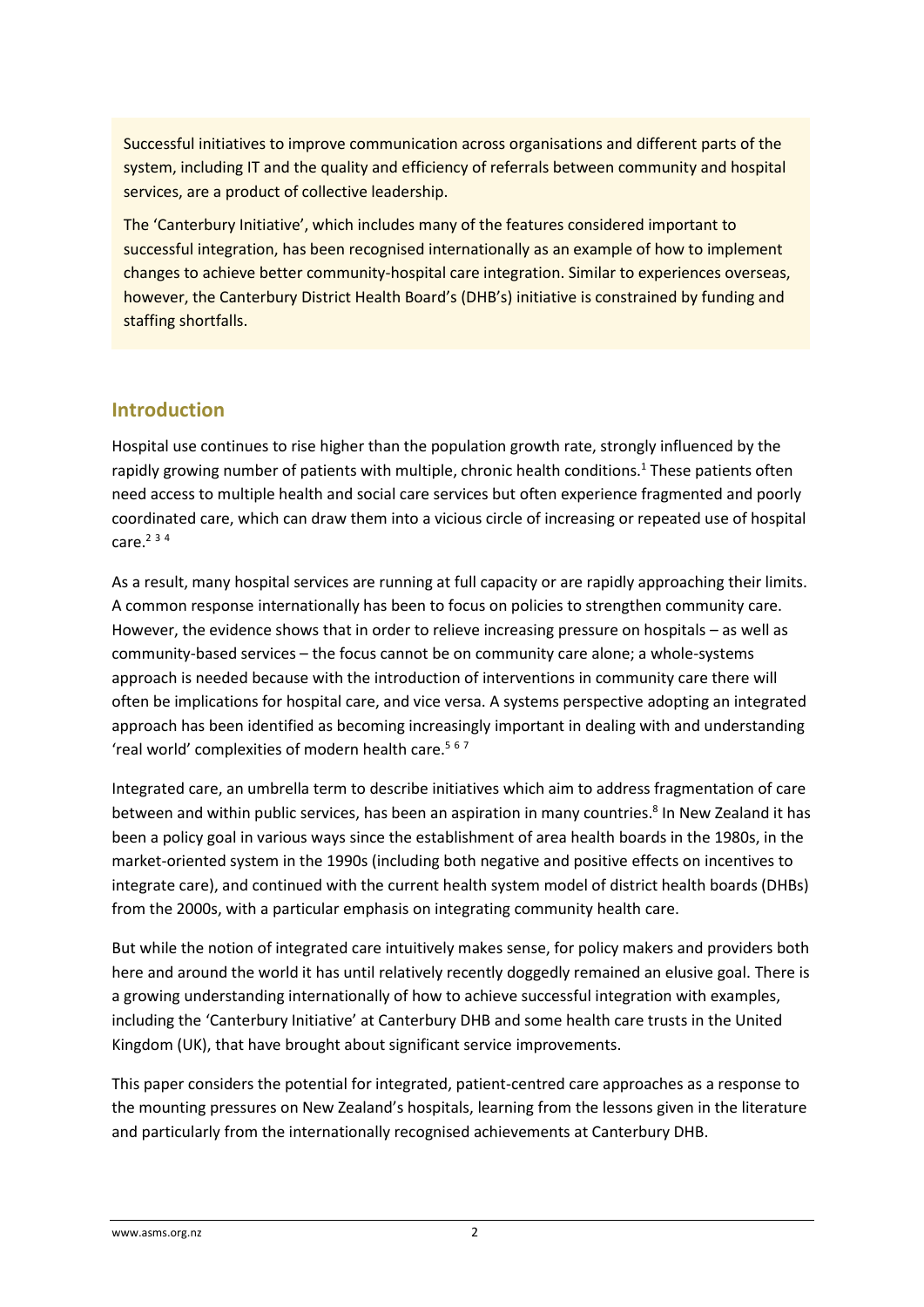For clarity, integrated care is defined in this paper as:

*The provision of seamless, effective and efficient care that reflects the whole of a person's health needs; from prevention through to end of life, across both physical and mental health, and in partnership with the individual, their carers and family. It requires greater focus on a person's needs, better communication and connectivity between health care providers in primary care, community and hospital settings, and better access to community-based services close to home.<sup>9</sup>*

#### **The growing urgency for integration**

Life expectancy across the Organisation for Economic Co-operation and Development (OECD) is increasing and studies show that around half the gains in recent decades stem from improved health care.<sup>10</sup> The effect of this success in part is that chronic illness and mental health needs have become more prominent and are increasing as the population ages, exacerbated by public health problems such as obesity. In New Zealand 20%-30% of the years of life gained over last 25 years are lived in poor health; the use of Mental Health and Addiction Services (MHA) has increased well beyond the rate of population growth in recent years; and stark inequalities exist in health outcomes by ethnicity and socioeconomic deprivation.<sup>11 12</sup>

In addition, multimorbidity is one of the biggest challenges facing New Zealand's health system, as is the case internationally, as multiple disease care, not single disease care, becomes the norm in an aging society. In New Zealand, multimorbidity has been estimated to affect about one in four adults, which is consistent with findings in many other countries.<sup>13</sup> Multimorbidity is associated with higher health services use across a range of providers, including higher likelihood of preventable hospital admission and readmission, and greater lengths of stay. Multimorbidity is also associated with higher premature mortality rates, polypharmacy, and higher rates of adverse drug events.<sup>14 15 16</sup>

A qualitative study of multimorbidity clinical decision-making in New Zealand primary care, involving interviews with GPs and practice nurses, found the complexity of patients' multiple conditions caused difficulty in managing care based on the number of items on the patients' agenda to be addressed in the time available. Indeed, chronic disease management is predominantly delivered using a traditional single disease model which means people with multimorbidity often receive fragmented, inefficient and duplicate health care delivery.<sup>17 18</sup>

As well as the increasing prevalence of people with multiple morbidity, the complexity of health care is mounting as advances in research and technology are increasing the availability of different treatment, diagnostic and care management options.<sup>19</sup>

Increasingly the care of patients frequently involves a variety of health care professionals working within and between a number of health care organisations. Unsurprisingly this approach has led to a dramatic increase in the numbers of 'handovers' of patients and/or information and care about them both within and between health professionals and health provider organisations. A study comprising three structured literature reviews on the benefits, enablers, barriers and challenges concerning the processes of discharge, referral and admission found 'ample evidence' that these processes are "all potentially high risk scenarios for patient safety with dangers of discontinuity of care, medical and medication adverse events, including avoidable re-admissions and inefficient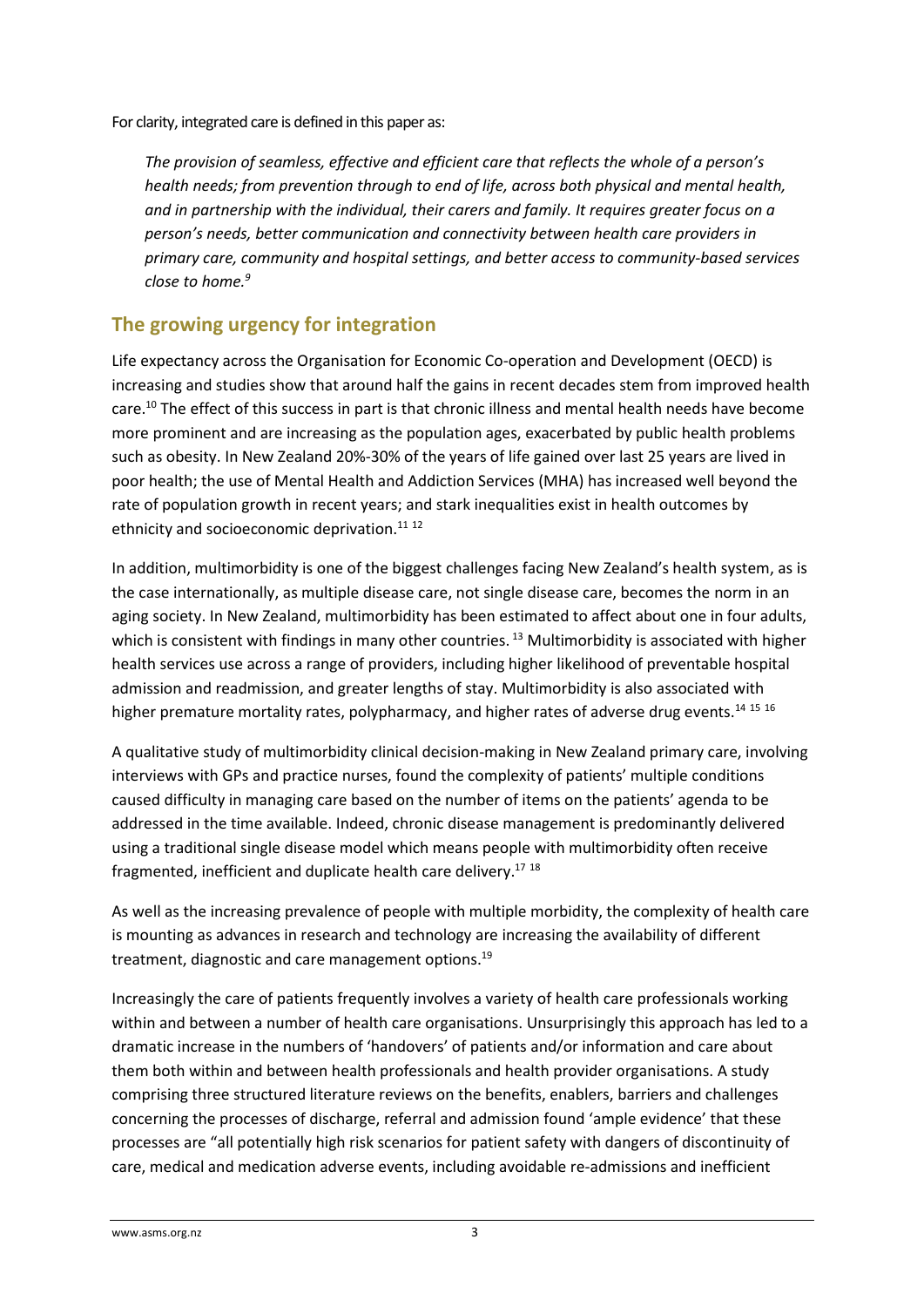health care practices in managing patient flow within the community, into hospital and during the return of patients to community settings".<sup>20</sup>

For primary care professionals, both the increasing complexity of modern medicine and the increasing prevalence of multimorbidity present challenges with respect to both clinical decisionmaking and health care delivery.<sup>21</sup> And the decision of where to refer a patient is becoming more complex with increasing sub-specialisation in hospital care and more differentiated hospital and community-service provision. Within this context, the question of destination is becoming ever more important as a dimension of quality.<sup>22</sup>  $23$   $24$ 

A study on the quality of general practitioner diagnosis and referral, including a literature review of more than 350 published articles on the topic, identifies a range of factors that create particular difficulties, including:

- assessing evolutionary and undifferentiated symptoms;
- the weak predictive value of diagnostic tests in primary care;
- the low prevalence of certain conditions, and the high degree of overlap between symptoms for common and serious conditions;
- a lack of reliable data on family and patient history; and
- the need to manage the competing demands of being a primary care provider and acting as gatekeeper to hospital care.<sup>25</sup>

There are wide variations in referral rates but interpretation of these is highly complex due to multiple factors that influence referral decisions. However, an international review of referral interventions from primary to specialist care, involving 140 studies, found the available evidence suggests that:

- not all referrals are necessary in clinical terms, and a substantial element of referral activity is discretionary and avoidable;
- there are patients who need a referral but fail to receive one;
- a large number of those currently referred to hospital care could be seen in alternative settings;
- many referral letters lack the necessary information;
- there is frequently a lack of shared understanding of the purpose of the referral between the GP, the patient and the consultant; and
- appropriate investigations have not always taken place prior to referral. <sup>26</sup>

Studies in the UK indicate many GPs and other health care professionals do not have advanced training in the diagnosis and treatment of conditions with which the majority of their patients present. For example, up to 50% of GPs had little or no paediatric training, despite paediatric cases making up 40% of their workloads. Similarly, skin conditions are one of the most common diseases encountered by health and dermatology consultations are expected to rise considerably with the ageing population, but GP training includes very little dermatology training. <sup>27 28</sup>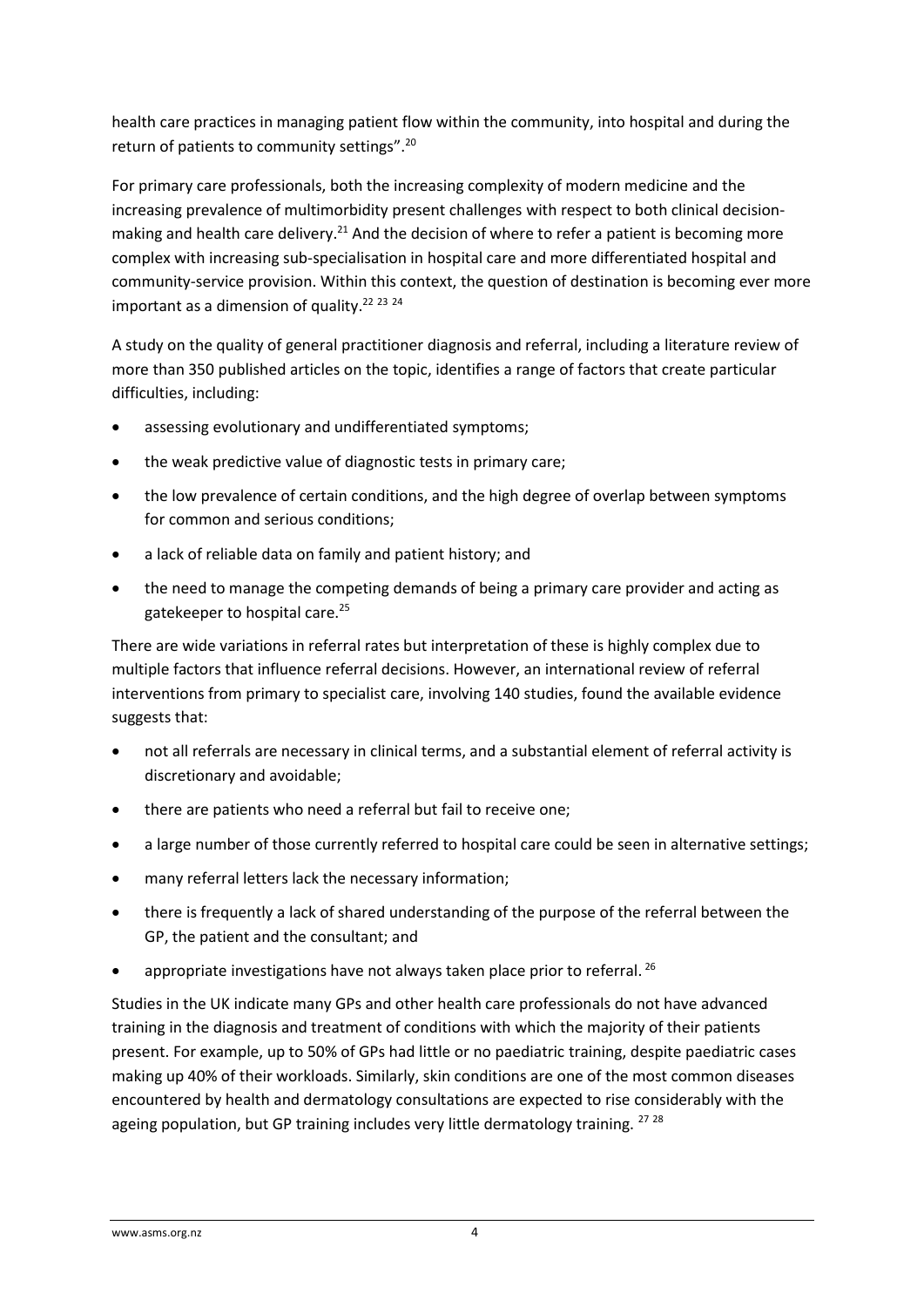Various approaches have been introduced to attempt to improve the quality of referrals, including clinical guidelines, structured decision support systems, clinical triage and educating GPs. But each, on its own, has shortcomings and overall they have not lived up to expectations. 29 30

A study reviewing the evidence for managing referrals from GPs to hospital specialists concluded there is no 'magic bullet' to managing demand for hospital care services: "the perfect solution does not exist and issues such as the context of a particular specialty or the location of a service impacts on the generalisability of interventions". What is clear, however is that in attempting to address increasing service demand the focus cannot be on primary care alone; "a whole-systems approach is needed because the introduction of interventions in primary care is often just the starting point of the referral process". 31

A systems perspective adopting an integrated approach has been identified as becoming increasingly important in dealing with and understanding 'real world' complexities of modern health care.<sup>32 33 34</sup>

### **Conflicting accounts of the effectiveness of integrated care**

In many health systems around the world, the potentially significant benefits of integrated care have been recognised for many years.<sup>35</sup> Yet the evidence supporting policies for integrating care is highly variable. On the one hand, for example, an international review of 53 individual controlled trials investigating the impact of integrated care on hospital admission rates found, in aggregate, a 19% reduction in hospital-admission rates compared with usual care. On the other hand, some studies indicate the evidence for integrating health care is, at best, weak, or too mixed to interpret in a meaningful way to support service design and planning. <sup>36</sup> <sup>37</sup>

There are various reasons for these discrepancies. Firstly, there is no universal definition or concept of integration, which can take many different forms, and there is a lack of standardised, validated tools that have been systematically used to evaluate integration outcomes. This makes measuring and comparing the impact of integration on systems, providers and at patient level challenging, producing uncertain results.<sup>38</sup> <sup>39</sup> <sup>40</sup>

Attempts to integrate care in some countries have also proved challenging because the political systems or health systems are not well designed to support integration. In Australia, for example, primary care is the responsibility of the Federal Government while hospitals are the responsibility of the states, leading to cost-shifting between them.<sup>41</sup> In the UK, while developing integrated services is key policy, the Government's reforms, which have led to top-down reorganisations of the National Health Service (NHS) and greater marketisation, have pulled the system in the opposite direction to integrated care. NHS Trusts are responsible for secondary and tertiary care while community care was the responsibility of the former Primary Care Trusts and now the newly forming Primary Care Networks. Changes made to the structure of the NHS have introduced greater fragmentation to the way that services are commissioned, making it harder to align incentives between different providers.<sup>42</sup>

In contrast, New Zealand's health system, with DHBs being responsible for the health of defined populations and for both community and hospital care, and the requirement for DHBs to undertake health needs analyses, lends itself more to supporting integrated care.<sup>43</sup>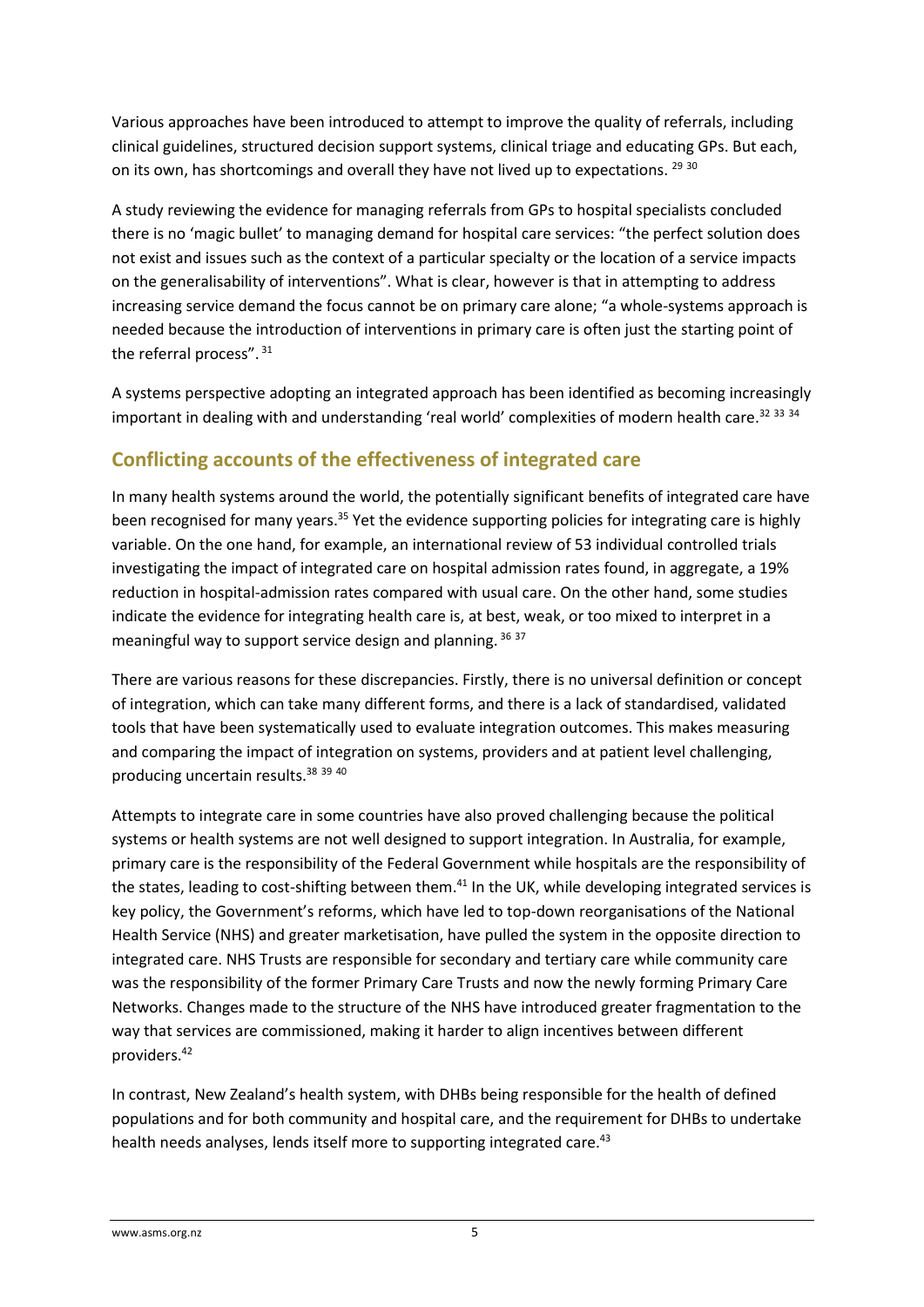Other well-known policy barriers to the development of integrated care include payment systems that reward organisational activity rather than collective outcomes; regulation that focuses too heavily on organisational performance rather than system performance; and the lack of a single outcomes framework to promote joint accountability for integrated care.<sup>44</sup>

Some attempts at integrating services have not produced the hoped-for results due to a lack of longterm investment, over-ambitious expectations in short-timeframes, and poorly prepared environments for establishing a platform for change.

The UK Government's 2014 plan for integrated health and social care services across England by 2020 is a case in point. The plan, which formed the basis of a 'Five Year Forward View' programme described by its architect as the greatest move to integrated care of any western country, was considered to be 'at significant risk' in a 2017 report by the National Audit Office (NAO) due in part to the pressures created by financial constraints while demand for services continued to increase.<sup>45</sup> The NAO commented that, "Integrating the health and social care sectors is a significant challenge in normal times, let alone times when both sectors are under such severe pressure." A parliamentary Health and Social Care Committee report in 2018 reinforced those comments, saying the scale and ambition of the plan "has not been matched by the time and resources required to deliver it", noting that "countries that have made the move to more collaborative, integrated care have done so over 10–15 years and with dedicated upfront investment".<sup>46</sup>

Furthermore, while intuitively integrating services ought to improve economies of scale and therefore cost-effectiveness, the literature indicates it may not necessarily be cost saving (a key aim of the UK's programme) if, for example, improving quality and safety and improving access to services in the face of increasing demand are taken into account.

Many attempts to integrate services have also faltered because they have focused primarily on organisational integration without recognising the critical importance of how people engage with services, or how professionals work together to deliver care.

The literature is clear that organisational integration does not necessarily lead to integrated care at the patient level.<sup>47</sup> Organisational integration may occur in the absence of clinical and service integration. One review found "the structures that were put in place to integrate different providers often failed to fundamentally alter the manner in which physicians practised medicine and collaborated with other health care professionals". The consequence was that "integrated structures rarely integrated the actual delivery of patient care". This observation is supported by a recent review of organisations claiming to deliver integrated care to older people in North America which found that only half actually provided more coordinated care for older people and their carers.<sup>48</sup>

A study examining attempts to integrate care in Quebec concluded: "Policy-makers and health care organisation executives often believe that organisational integration leads to, or even equates with, integrated care. This assumption doesn't hold true in practice." The study found that merging organisations could not facilitate integrated care unless all players wanted this to happen and were involved in an appropriate way to deal with service problems. Otherwise they triggered conflicts and mistrust.<sup>49</sup> Empirical studies in Sweden and Britain reached similar conclusions.<sup>50 51</sup>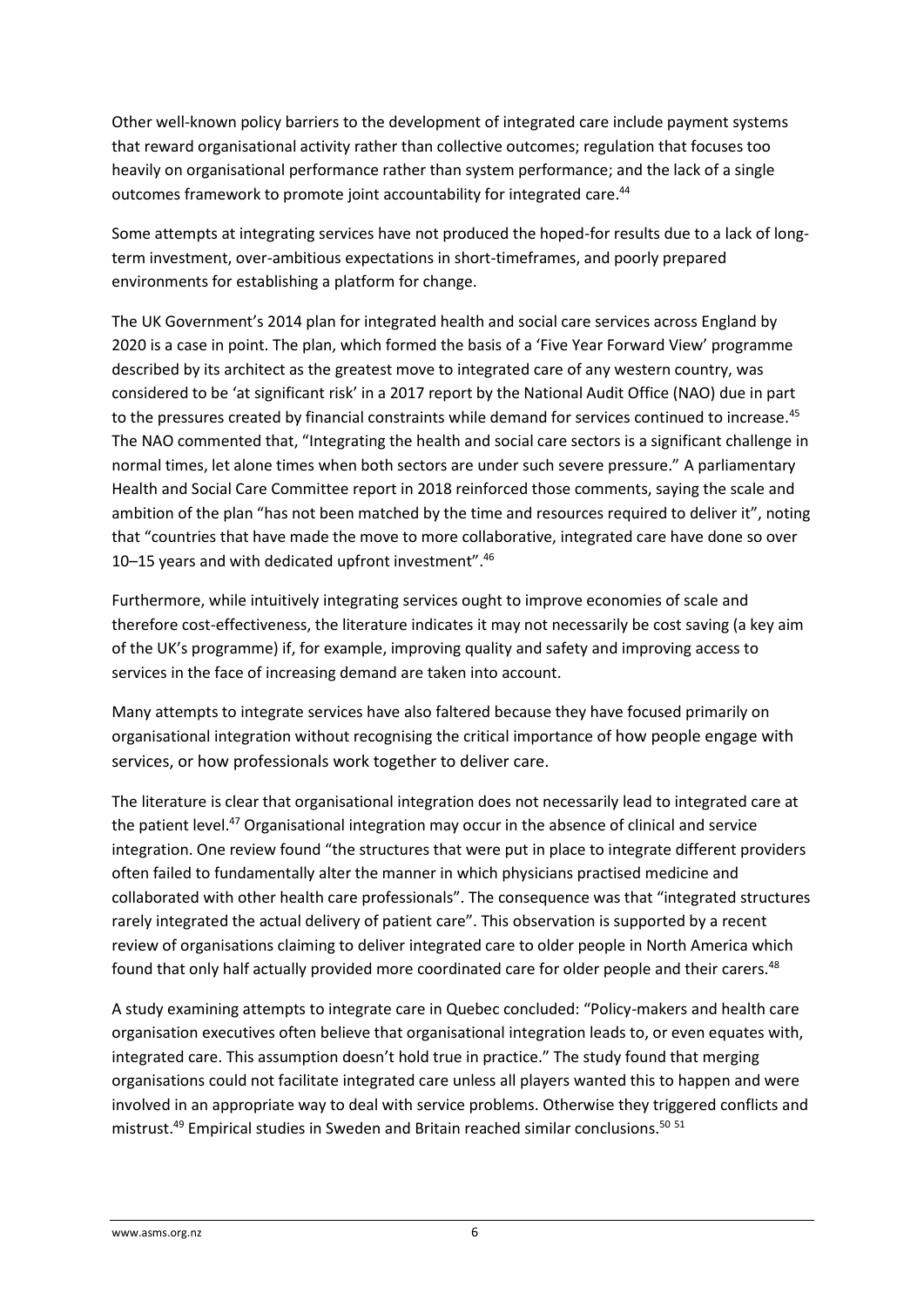Another major study, which draws lessons from seven international case studies on integration, found that while there were potentially some advantages in having a unified organisation – for example, single budgets and clear lines of accountability – the evidence from the case studies indicated a great deal of time and effort is required to merge organisations, and they were more vulnerable to 'top down' interference, which was identified as a barrier to integration. The study, echoing other international studies, suggests integrated care is possible only if it comes from the 'bottom up' through the development of specific 'micro-level' interventions by a small number of providers. 'Organisational integration then comes as a consequence rather than a cause and may not occur at all.'<sup>52</sup>

A study providing a summary of published reviews on the economic impact of integrated care approaches (and found the evidence inconclusive), suggests that rather than viewing 'integration' as an intervention, it should instead be interpreted and evaluated as a complex strategy that involves multiple changes at multiple levels.<sup>53</sup>

A commonly identified requirement for integration of community-hospital care services is the quality of the relationships between hospital specialists and community-based health care teams, especially GPs, but this is often overlooked in attempts to integrate services. <sup>54</sup>

### **Building relationships to support integrated care**

The importance of developing relationships at the hospital-community care interface based on trust is highlighted in a qualitative study of the relationships between GPs and hospital specialists in Scotland.<sup>55</sup> It reasons, from the literature, that developing trusting relationships is a part of an organisation's social capital; ie, GPs' and hospital specialists' willingness and ability to come together for the benefit of patient care. The study acknowledges evidence that suggests many doctors work hard, sometimes over many years, at developing good personal relationships with their colleagues. However, various factors impede the development of trusting relationships.

A combination of workload stresses, problems with accessing one another, and lack of shared opportunities to meet can lead to mutual perceptions of the other being uncooperative or disrespectful. Participants in the Scottish study referred to issues of perceived 'dumping' (defined as an inappropriate transfer of workload across the interface) and 'resisting' (a term used to depict the opposition of colleagues to take on work being handed over to them). Such perceptions can have a negative impact on the quality of conversations when they do occur, and in turn on the quality of patient care.

The study concludes that addressing barriers to forming relationships (including clinicians' heavy workloads and less shared meeting time) is necessary in order to improve effective care delivery. It makes a number of recommendations for improving information sharing, spending more time in each other's workplaces, and collaborating on devising shared clinical guidance, "with support from national and local health care managers."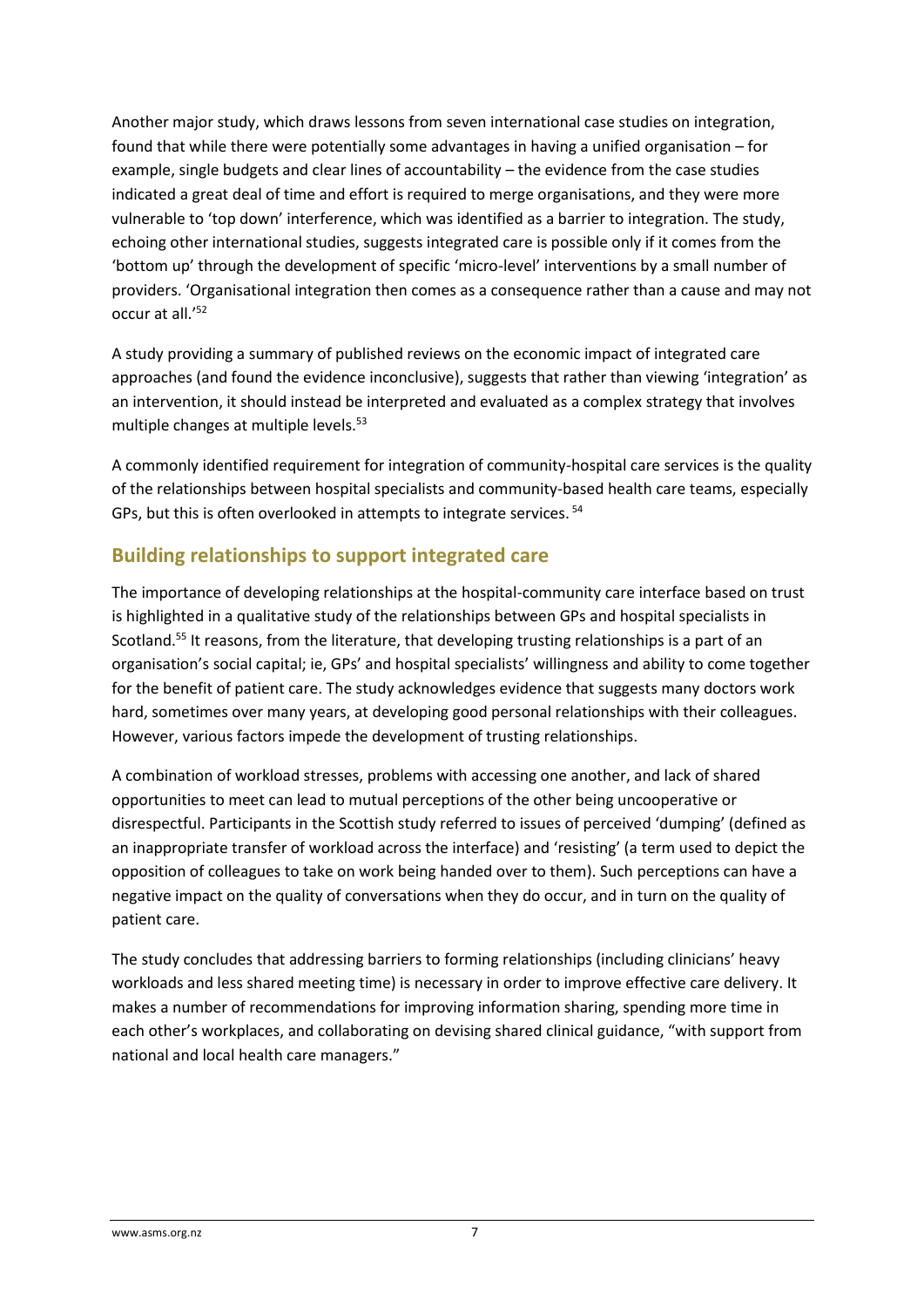The evidence shows that establishing trusting relations across the community-hospital interface leads to more effective and better-quality services.

*Good clinical relationships facilitate information exchange, provide learning opportunities and underpin high-quality diagnosis and referral. Good relationships may also make it easier for GPs to seek informal advice, reducing the need for making formal referrals and avoiding duplication of tests. <sup>56</sup>*

Trusting relationships are also essential for integration, as "cooperation is a by-product of trust […] rather than a source of trust".<sup>57</sup>

The impact of strong relationships and collaboration is illustrated in the evidence concerning hospital specialist clinics being provided in the community. Although these types of services are increasingly common the evidence indicates there may not be sustainable differences in health outcomes, waiting times, or attendance rates compared to usual outpatient services. A Cochrane review concluded that specialist outreach alone may have few impacts. However, when implemented as part of more complex multifaceted interventions involving collaboration with primary care, and other community services, outreach is associated with improved health outcomes, more efficient referrals, less use of hospital services, better patient satisfaction, and better service accessibility. <sup>58</sup> <sup>59</sup> <sup>60</sup> <sup>61</sup> <sup>62</sup> <sup>63</sup>

Further, while much of the literature focuses on GP-hospital specialist interactions, the increasing multidisciplinary nature of health care requires good engagement between hospital specialists and the whole community-based health care team. There is growing recognition of the potential value of hospital specialists being involved in a wider range of activities that bring them into direct contact with community care staff, including providing training.<sup>64</sup>

This new way of working is a key element of the UK's Royal College of Physicians' vision for the 'future hospital', which calls for medical teams bridging hospital and community settings to provide a co-ordinated service closer to patients' homes.<sup>65 66</sup>

#### **Collective leadership**

While improving communication systems, including aligning IT systems, and eliminating financial barriers are fundamental to integrating services across organisations, the evidence shows such changes will not produce successful integration without engaging and gaining the support of the staff on the ground from the beginning.

This is not merely because staff engagement and buy-in to any system change is widely acknowledged as good employment practice that can result in great efficiencies and effectiveness in any organisation. It is also because attempts to change models of service in a complex-adaptive system such as a health care system do not respond to the scientific management approach in which change is viewed as linear and predictable and can be achieved through orderly planning and control processes.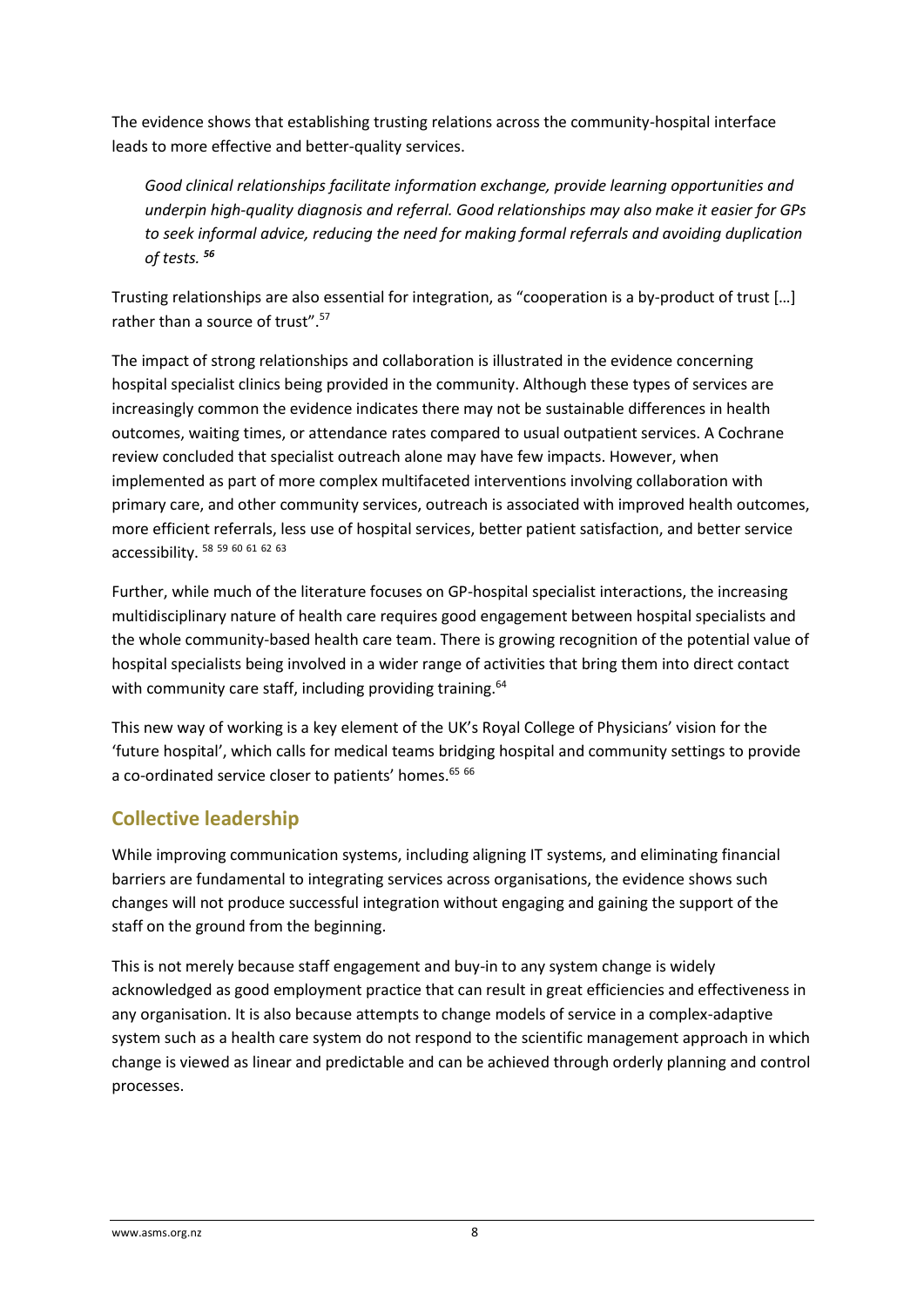Transformational change instead is a highly organic and adaptive process specific to the local context, by which the organisation adapts to the innovation and the innovation is adapted to the organisation. It is a process which requires high levels of ongoing dialogue, debate and discussion at all levels to achieve shared understanding about quality problems and solutions. This requires collective leadership, where everyone takes responsibility for the success of the organisation as a whole – not just for their own jobs or work area.  $6768$ 

*At a time when there is growing interest in integrated care and partnership … collective leadership in local health systems has never been more important or necessary.*

- The King's Fund 2014<sup>69</sup>

Because of the critical importance of collective leadership, including distributive clinical leadership, and the scarce attention paid to it by policy makers in New Zealand, the subject is to be examined in more detail in a separate paper.

In the meantime, Canterbury DHB's achievements in integrate hospital and community care services provide an instructive case study, incorporating much of what the literature indicates is required for successful integration. Those involved in the 'Canterbury Initiative' have emphasised there remains much work to be done; indeed the work is ongoing. Furthermore, the DHB's capacity to function effectively has been impeded on multiple fronts, including the substantial ongoing effects of the 2010 and 2011 Christchurch earthquakes, and nearly a decade of successive real-term funding cuts. The latter has contributed to what the DHB's clinical leaders assessed in 2017 as a 25% shortfall of senior medical staff needed to provide safe, quality and timely health care; and a study published in 2016 found a 47% burnout rate among the DHB's senior doctors.  $7071$ 

Despite these challenges, Canterbury DHB's incremental moves to better integrate hospital and community services is recognised internationally as an initiative that has resulted in some measurable positive changes.72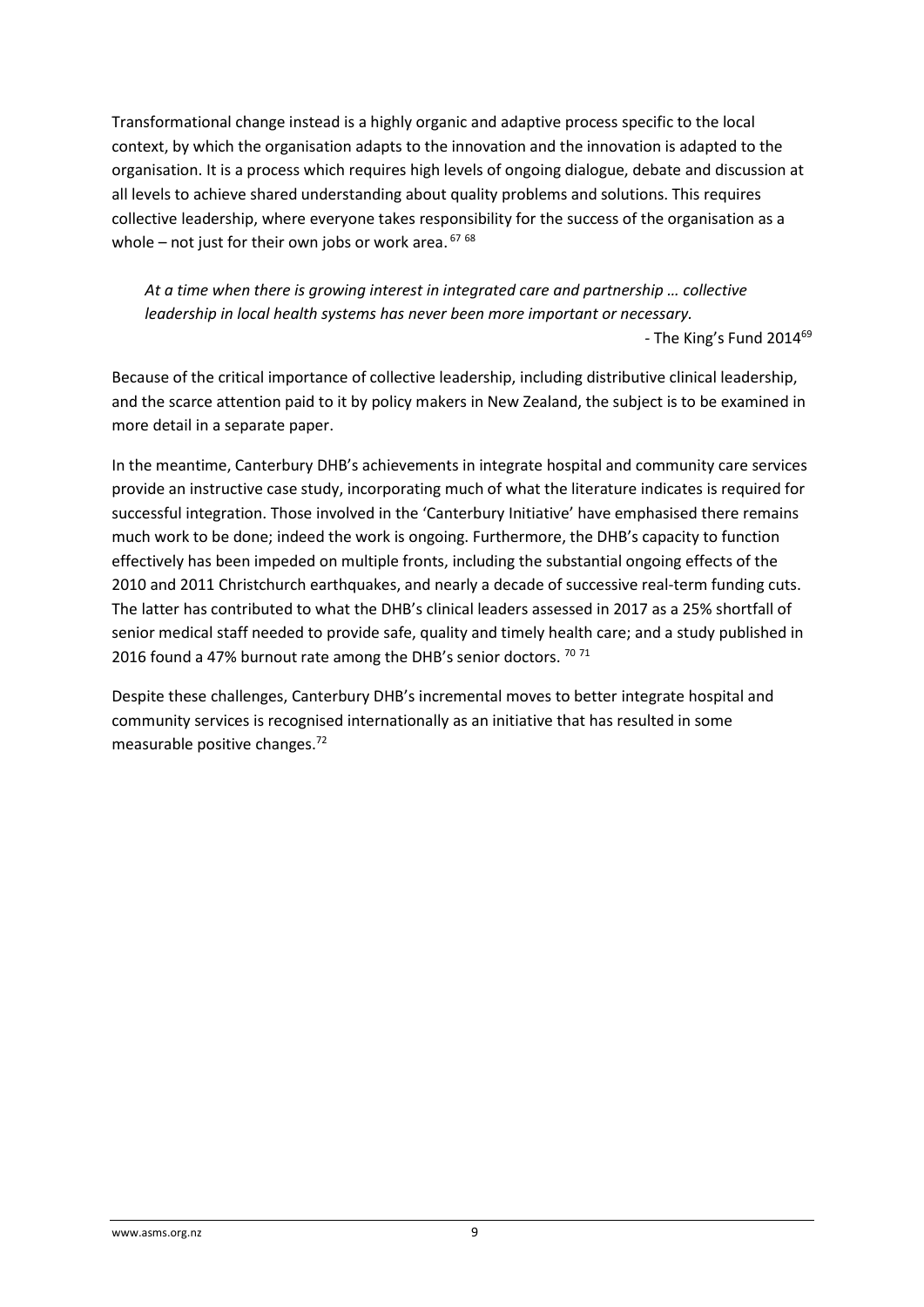## **The 'Canterbury Initiative'**

Much has been written internationally about the 'Canterbury Initiative'. Since its beginnings in 2007 it has been credited with succeeding in creating stronger integration across organisational and service boundaries and in doing so has moderated demand for hospital care – one of the biggest challenges facing health care systems around the world. The model's achievements indicate that the ever-increasing demand on hospital services is not inevitable if investment is made in alternative models where collaboration between hospital care and community care services can strengthen both and can lead to more services being provided in the community.

To get there, Canterbury adopted three key approaches: the development of a clear, unifying vision behind a 'one system, one budget' message; sustained investment in giving staff skills to support them to innovate and giving them permission to do so; and developing new models of integrated working and new forms of contracting to enable this.

#### **Developing the vision**

Developing a vision of how the health care system should change involved significant staff engagement. This began with senior staff, involving training in change processes and management techniques, then broadening to include staff across the DHB and partner organisations, eventually involving more than 2000 employees who in a series of events were invited to offer their own solutions to the challenges facing their services.

The overarching vision emerging from this engagement process was a single, integrated health and social care system where services would work together to deliver patient-centred care and improve access to all services. The unifying concept was to act as much as possible as 'one system, one budget' even though the reality was far more complex than this.

#### **Investing in staff**

Staff engagement has been central to implementing the strategic vision as well as developing it. A significant investment has been made in equipping the workforce first with the insight that it is employees and contractors who can change the way care is delivered and then supporting them and giving them access to the tools to help achieve that. It is an illustration of how change can be brought about primarily "from within by empowering clinicians and others who are prepared to take responsibility for changing the way things work, instead of seeking to drive change through external stimuli". <sup>73</sup>

This supports the observations of some researchers who question whether 'integration' should be considered an intervention in itself or whether it should instead be interpreted and evaluated as a complex strategy that involves multiple changes on micro-level interventions emerging from the 'bottom-up'.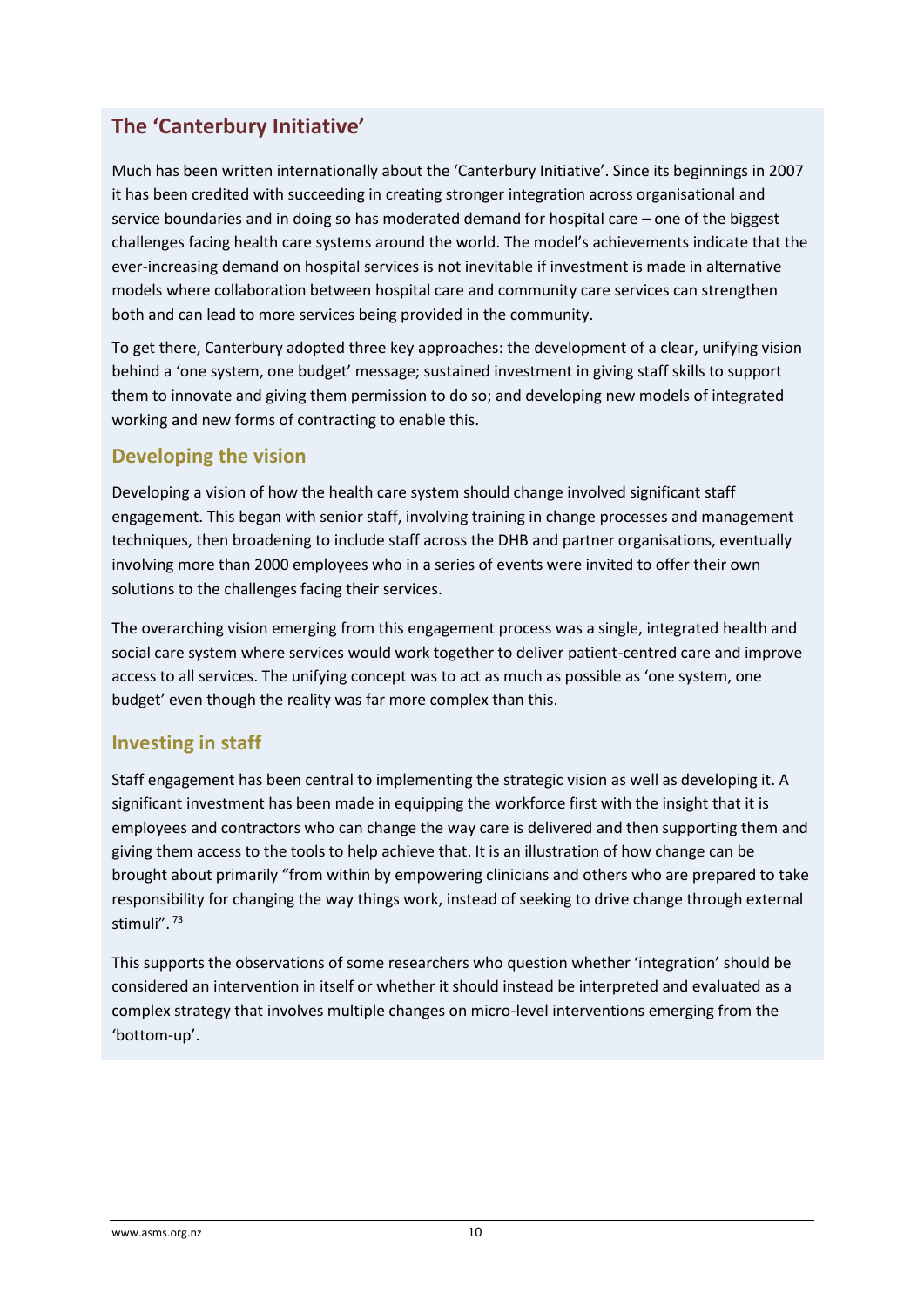## **Developing new forms of contracting**

Canterbury scrapped the method of determining hospital budgets by the level of activity they undertook, which ran counter to developing an integrated system. It was replaced with 'alliance contracting', a more relational approach involving organisations working together to manage care collectively and sharing risks and gains that may result. The DHB provides block grants to its providers and makes collective decisions with alliance partners on how to use any savings from efficiencies and how to address any overspends within individual services, recognising the viability of services is paramount.

It does not attempt to incentivise providers with additional payments or penalties for good or poor performance. Instead it emphasises the importance of strong relationships underpinned by trust, and strong staff engagement. As prominent American health administrator Don Berwick has commented, financial incentives "are destructive of what we need most in our health care industry — teamwork, continuous improvement, innovation, learning, pride, joy, mutual respect, and a focus of all our energies on meeting the needs of those who come to us for help".<sup>74</sup>

A clinically led alliance leadership team, supported by-service-level teams with responsibility for driving service improvements in their respective areas, means leadership responsibilities and capabilities are spread across the system, reducing reliance on a few senior leaders, creating stronger sustainability.<sup>75</sup>

#### **Health Pathways**

'HealthPathways' is a programme bringing together hospital specialists and GPs, and other health professionals to agree management and referral pathways for over 550 conditions. Rather than being traditional guidelines, each pathway is an agreement between primary and specialist services on how patients with particular conditions will be managed in the local context, reflecting local arrangements and opinion.

The programme was initiated by a group of Canterbury DHB hospital doctors and GPs and other health professionals with an aim of improving referral processes and communication between them. They then engaged with a larger group of doctors and other health care professionals to further develop and broaden the scope of the programme. Its use has since spread across other health care organisations in New Zealand (including most DHBs), Australia and the UK.

It was considered a 'step forward' from other online clinical guidance systems, such as 'Map of Medicine', a privately owned toolkit which had previously been used by a few DHBs until it was taken of the market, as it provided locally relevant information and was established by an iterative and collaborative process between healthcare professionals, management, and others. They are regularly reviewed, audited and updated using the same process. $76$ 

However, an evaluation of the implementation of HealthPathways at Southern DHB, and anecdotal reports on its introduction in other DHBs, suggest in many cases DHBs have failed to prepare the critical groundwork needed to successfully implement the changes. In Southern, there was "a lack of understanding about what was achieved in Canterbury during the planning phase and what was important to the successful uptake and use of HealthPathways". In particular, Southern and other DHBs do not appear to have invested in the time and resources to establish strong trusting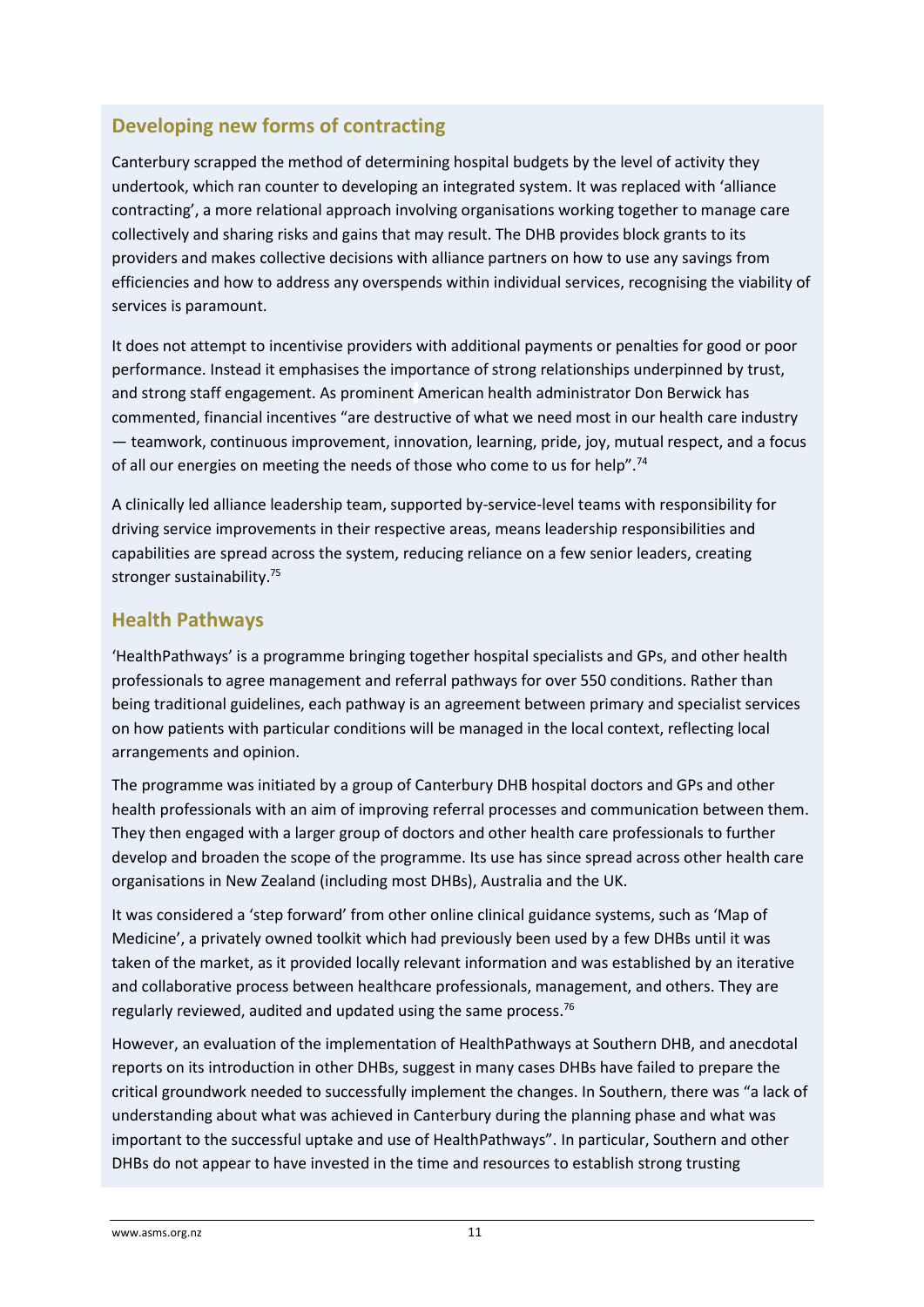relationships and strong staff engagement to enable the changes to be led through distributed clinical leadership, with collective responsibility. The ongoing pressures from financial austerity and variable support from management have also been cited as major shortcomings in implementing the HealthPathways programme and associated changes.<sup>77</sup> It is significant that HealthPathways in Canterbury DHB commenced prior to successive years of real-term funding cuts to DHBs since 2009/10. Consequently CDHB was not confronted at least to the same extent with the same pressures as DHBs are now facing.<sup>78</sup>

#### **Technology**

Developing new IT systems has been an important part of Canterbury DHB's move towards integrating services.

One key development, an 'electronic shared care record view, combines GP records, hospital records, community pharmacy records and laboratory and imaging results. It did not replace existing systems but instead brings together information from different e-health systems through a central portal. The 'record view' has therefore been able to be implemented without the disruption of moving multiple organisations to a single IT system. Again, this initiative was developed collaboratively, overseen by a project team representing key clinical groups across the system.

Other IT developments in which hospital specialists and GPs were closely involved in designing, include an electronic request management system enabling GPs to request diagnostic tests, specialist assessments outpatient appointments and specialist advice more quickly and effectively.

#### **Outcomes**

Among other achievements, the development of the integrated care model in Canterbury has led to a significantly slower rate of growth of acute hospital admissions than in the rest of the country. One study estimated that if these changes had not been made and Canterbury had been admitting patients in line with national rates, it would have needed 100 more acute hospital beds in 2015 than it had. Compared with other DHBs, Canterbury has achieved low acute medical admission rates, short average length of stay for medical admissions, and low acute readmission rates.<sup>79</sup>

Despite the DHB's challenges discussed above, it remains one of the highest performers in achieving low acute admission rates and acute readmission rates, as well as avoidable hospital admission rates and amenable mortality rates (death that could have been avoided with timely health care). The proportion of GP referrals declined for a first specialist assessment at the DHB is also one of the lowest in the country. 80 81 82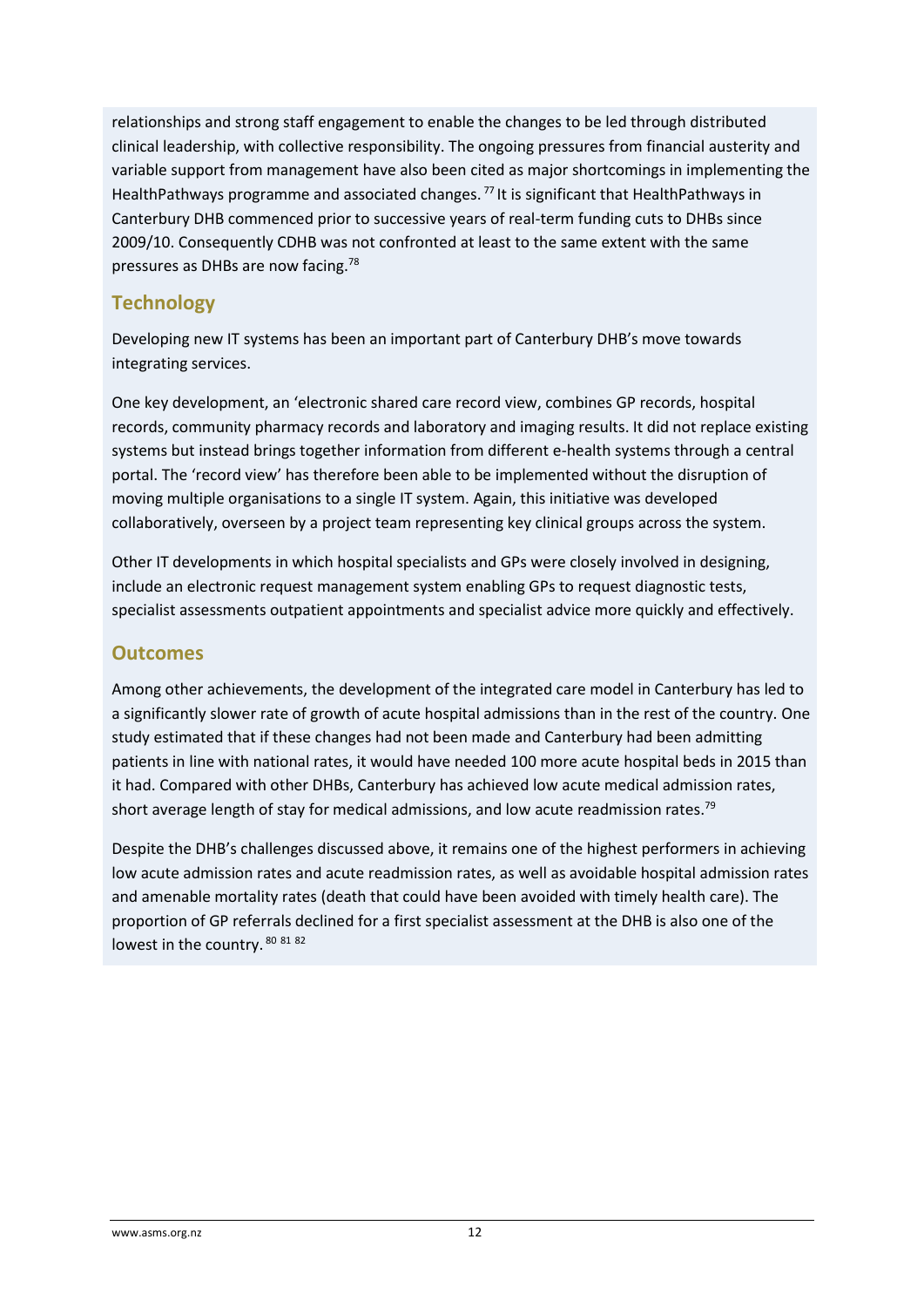## **Lessons from Canterbury**

The experience at Canterbury demonstrates that integrating hospital and community-based services requires significant long-term investment and time. As one commentator reported, "It takes years of trust and hard slog" – and recognition that such transformations continually evolve. They are the antithesis of short-term thinking and expectations that health policy-makers have tended to espouse.<sup>83</sup> 84

Although the changes have moderated demand for acute care, they have not reversed it; they have not cut beds or taken resources from hospitals. Canterbury's experience casts doubt over expectations that new models of care will enable disinvestment in acute hospitals. A more realistic goal would be to bend the demand curve, slowing – but not reversing – growth. (The extent to which this is due to austere health funding policies and related staffing shortages over much of the transformation period is not possible to assess but they would have undoubtedly had an impact.)<sup>85</sup>

The model shows that it is not necessary to merge organisations, replace IT systems or introduce health targets to attempt to incentivise better performance to integrate services.

A key to its successes is down to developing 'strong relationships underpinned by trust, and strong staff engagement". Clinical leadership is 'not focused on just a few heroic individuals in formal leadership roles,' but is shared and distributed as a collective responsibility. 86 87 88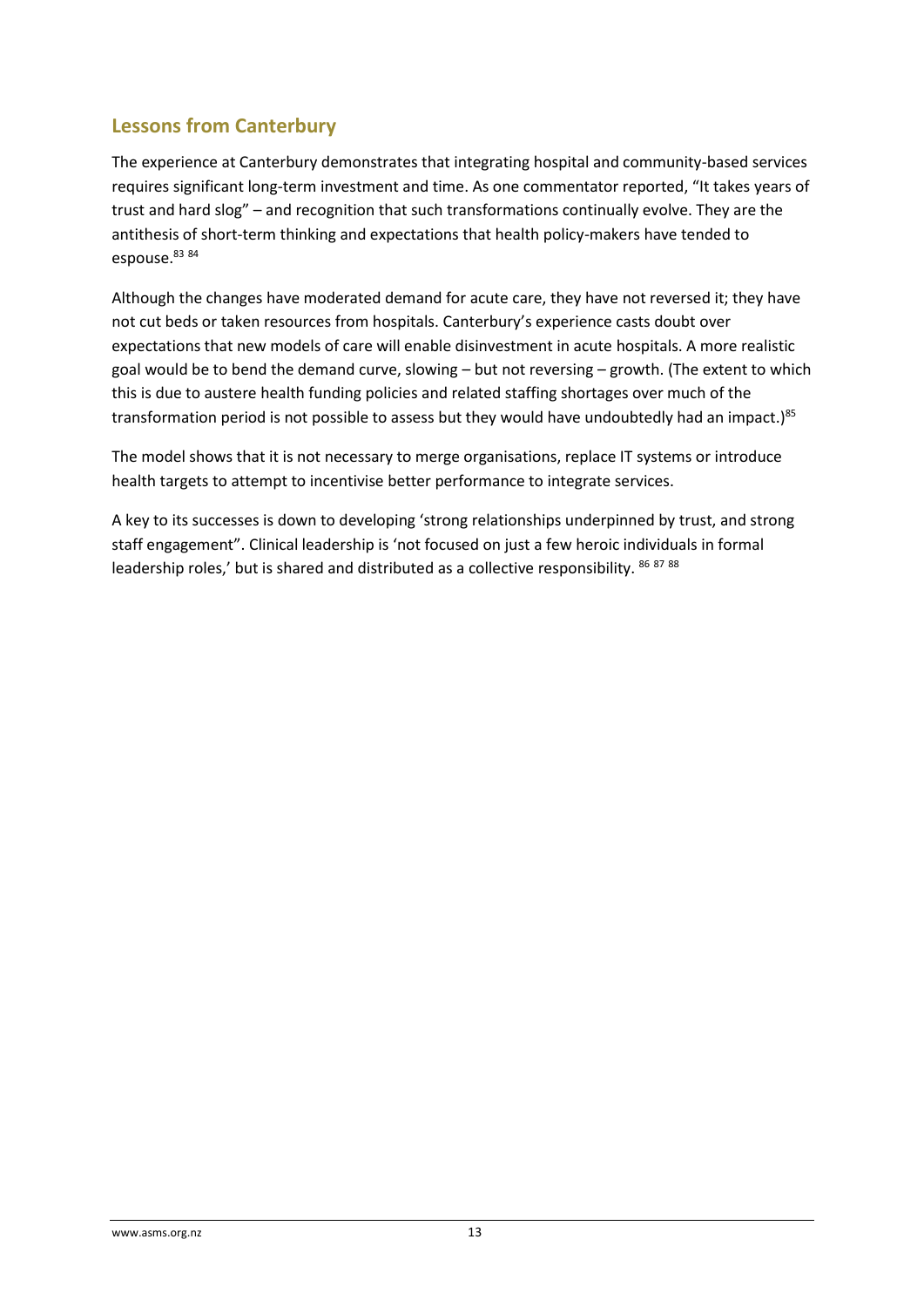#### **References**

1

<sup>1</sup> ASMS. *Does increased access to primary care and a greater focus on illness prevention and health promotion reduce pressure on hospital services?* Research Brief No 12. 2019.

<sup>2</sup> Cumming P. Integrated Care in New Zealand*, International Journal of Integrated Care*, Vol 11, 18 November 2011.

<sup>3</sup> Aljishi M, Parekh K. Risk factors for general medicine readmissions and association with mortality, *NZMJ* 23 May 2014, Vol 127 No 1394.

<sup>4</sup> Robinson T, Kerse N. Medical readmissions amongst older New Zealanders: a descriptive analysis, *NZMJ* 14 December 2012, Vol 125 No 1367.

<sup>5</sup> ASMS (2019)

<sup>6</sup> Blank L, Baxter S, Woods HB, et al. Referral interventions from primary to specialist care: a systematic review of international evidence, *Br J Gen Pract* 2014.

<sup>7</sup> Primary Care Workforce Commission (UK). *The future of primary care Creating teams for tomorrow*, Report by the Primary Care Workforce Commission, July 2015.

<sup>8</sup> Damery S, Flanagan S, Combes G. Does integrated care reduce hospital activity for patients with chronic diseases? An umbrella review of systematic reviews. *BMJ Open* 2016;6.

<sup>9</sup> NSW Government. NSW Integrated Care Strategy, July 2016. Available: <https://www.health.nsw.gov.au/integratedcare/Pages/integrated-care-strategy.aspx>

<sup>10</sup> Figueras J, McKee M (eds). *Health Systems, Health, Wealth and Societal Well-being:* Assessing the case for investing in health systems. European Observatory on Health Systems and Policy series. Open University Press, England 2012.

<sup>11</sup> Rosenberg B, Keene L. Budget 2017 mental health funding 'boost' – a cut in real terms, NZCTU and ASMS, May 2017. [https://www.asms.org.nz/wp-content/uploads/2017/06/Budget-2017-mental-health-funding-boost-a-cut-in-real](https://www.asms.org.nz/wp-content/uploads/2017/06/Budget-2017-mental-health-funding-boost-a-cut-in-real-terms_168083.3.pdf)[terms\\_168083.3.pdf](https://www.asms.org.nz/wp-content/uploads/2017/06/Budget-2017-mental-health-funding-boost-a-cut-in-real-terms_168083.3.pdf)

<sup>12</sup> Ministry of Health. *Annual Report for the Year Ended 30 June 2014 including the Director-General of Health's Annual Report on the State of Public Health*. Wellington: Ministry of Health.

 $13$  Ibid

<sup>14</sup> Ministry of Health. Management of Multimorbidity. Available[: https://www.health.govt.nz/our-work/diseases-and](https://www.health.govt.nz/our-work/diseases-and-conditions/long-term-conditions/management-multimorbidity)[conditions/long-term-conditions/management-multimorbidity](https://www.health.govt.nz/our-work/diseases-and-conditions/long-term-conditions/management-multimorbidity)

<sup>15</sup> Glynn L, Valderas J, Healy P, et el. The prevalence of multimorbidity in primary care and its effect on health care utilization and cost, *Family Practice*, Volume 28, Issue 5, 1 October 2011, Pages 516–523.

<sup>16</sup> Stanley J, Semper K, Millar E, *et al*. Epidemiology of multimorbidity in New Zealand: a cross-sectional study using national-level hospital and pharmaceutical data. *BMJ Open* 2018;8.

<sup>17</sup> Stokes T, Tumilty E, et al. Multimorbidity, clinical decision making and health care delivery in New Zealand Primary care: a qualitative study, *BMC Family Practice* (2017) 18:51.

<sup>18</sup> Stanley et al (2018).

<sup>19</sup> Smith M, Saunders R, Stuckhardt L, McGinnis J, (editors). *Best care at lower cost: The path to continuously learning health care in America.* Institute of Medicine, Washington, DC: The National Academies Press, 2013.

<sup>20</sup> Cummings E, Showell C, Roehrer E, et al. *Discharge, Referral and Admission:* A Structured Evidence-based Literature Review, eHealth Services Research Group, University of Tasmania,(on behalf of the Australian Commission on Safety and Quality in Health Care, and the NSW Department of Health), September 2010.

<sup>21</sup> Stokes et al (2017).

<sup>22</sup> Baird B, Charles A, Honeyman M, et al. *Understanding Pressures in General Practice*, The King's Fund, May 2016.

<sup>23</sup> Foot C, Naylor C, Imison C. *The quality of GP diagnosis and referral,* The King's Fund, 2010.

<sup>24</sup> Ibid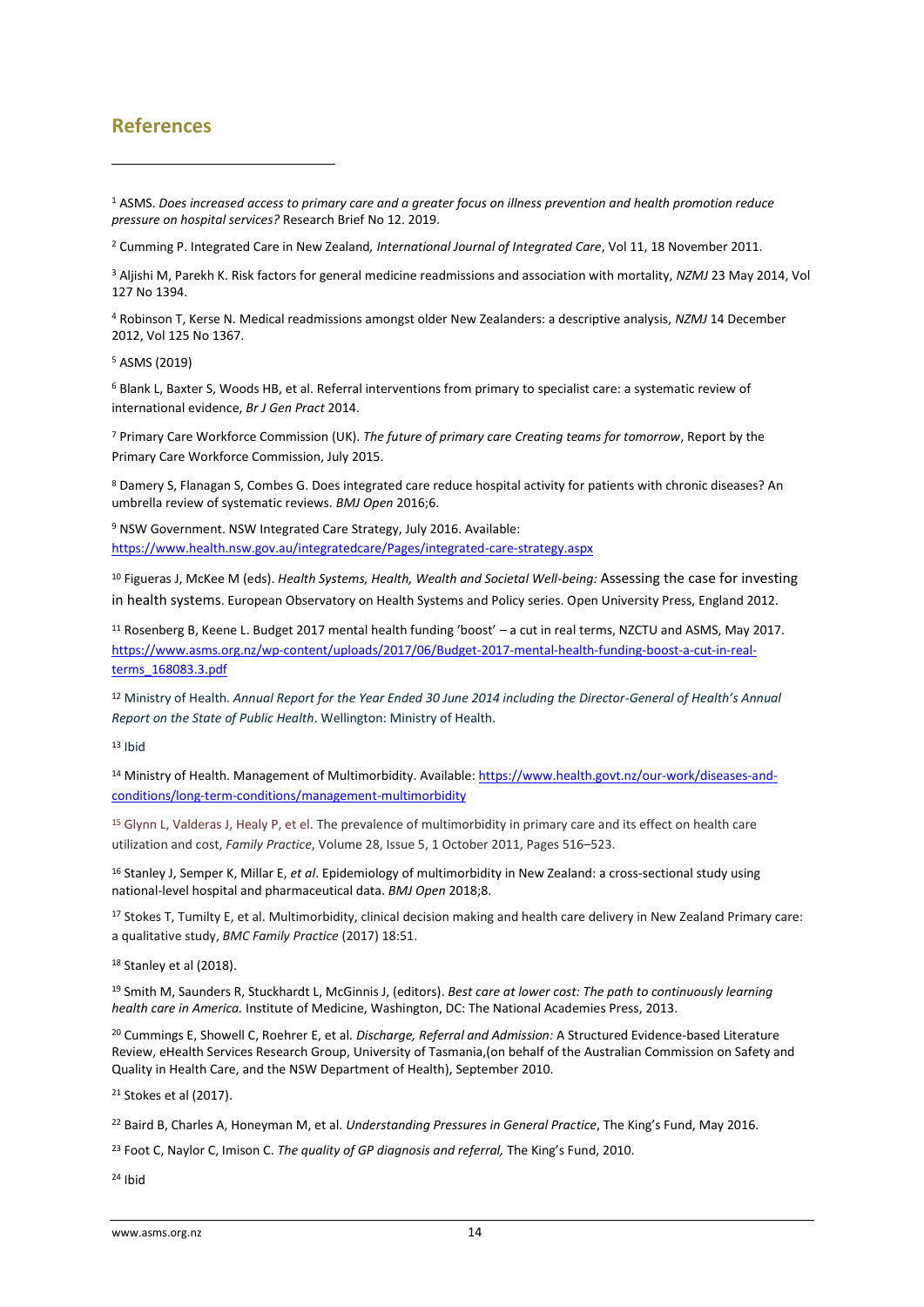$25$  Ibid

**.** 

<sup>26</sup> Imison C, Naylor C. *Referral Management: Lessons for success*, The King's Fund, 2010.

<sup>27</sup> Kennedy I. *Getting it right for children and young people: Overcoming cultural barriers in the NHS so as to meet their needs*, Department of Health and Social Care (UK), 16 September 2010.

<sup>28</sup> BAD and The King's Fund. *How can dermatology services meet current and future patient needs while ensuring that quality of care is not compromised and that access is equitable across the UK?* Source Report 7, British Association of Dermatologists and The King's Fund, March 2014**.**

<sup>29</sup> Evans E, Aiking H, Edwards A, Reducing variation in general practitioner referral rates through clinical engagement and peer review of referrals: a service improvement project, *Quality in Primary Care* 2011;19:263–72.

<sup>30</sup> Akbari A, Mayhew A, Al-Alawi M, et al. Interventions to improve outpatient referrals from primary care to secondary care. *Cochrane Database Syst Rev 2008*; (4)..

<sup>31</sup> Blank et al (2014).

<sup>32</sup> ASMS (2018).

<sup>33</sup> Blank et al (2014).

<sup>34</sup> Primary Care Workforce Commission (2015).

<sup>35</sup> WHO (Europe). *Integrated care models: an overview: Working Paper*, Health Services Delivery Programme (Division of Health Systems and Public Health), WHO, October 2016.

36 Baxter S, Johnson M, Chambers D, The effects of integrated care: a systematic review of UK and international evidence et al. *BMC Health Services Research* (2018) 18:350.

<sup>37</sup> Dorling G, Fountaine T, McKenna S, et al. The Evidence for Integrated Care, *McKinsey & Company*, March 2015.

<sup>38</sup> Armitage G, Suter E, Oelke N, et al. 'Health system integration: state of the evidence,' *Int J Integr Care*. 2009 Apr-Jun; 9.

39 Atun R, de Jongh T, Secci F, et al. 'A systematic review of the evidence on integration of targeted health interventions into health systems,' *Health Policy and Planning* 2010;25:1–14, Oxford University Press, 2010.

<sup>40</sup> Valentijn P[, Schepman](https://www.ncbi.nlm.nih.gov/pubmed/?term=Schepman%20SM%5BAuthor%5D&cauthor=true&cauthor_uid=23687482) S[, Opheij](https://www.ncbi.nlm.nih.gov/pubmed/?term=Opheij%20W%5BAuthor%5D&cauthor=true&cauthor_uid=23687482) W, et al. 'Understanding integrated care: a comprehensive conceptual framework based on the integrative functions of primary care,' *International Journal of Integrated Care*, 22 March 2013.

<sup>41</sup> Leeuwenburg T. Double-dipping Medicare funding pool, Insight*, MJA*, Issue 19, 21 May 2018.

<sup>42</sup> Ham C, Baird B et al. *The NHS under the coalition government: Part One: NHS Reform*, The King's Fund, 6 February 2015.

<sup>43</sup> Powell I, McKee M. How unpopular healthcare legislation can be dealt with, *BMJ,* 2015;350:h1502.

<sup>44</sup> The King's Fund, *How far has the government gone towards integrating care?* 2015. <https://www.kingsfund.org.uk/projects/verdict/how-far-has-government-gone-towards-integrating-care>

<sup>45</sup> Controller and Auditor General (UK). *Health and Social Care Integration*, National Audit Office, HC 1011 Session 2016-17, 8 February 2017.

<sup>46</sup> House of Commons, Health and Social Care Committee (UK). *Integrated care: organisations, partnerships and systems: Seventh Report of Session 2017–19,* 23 May 2018.

<sup>47</sup> Curry N, Ham C. *Clinical and Service Integration: The route to improved outcomes*. The King's Fund 2010.

<sup>48</sup> Ibid

<sup>49</sup> Demers L. Mergers and integrated care: the Quebec experience, *International Journal of Integrated Care*, 2013, Jan-Mar; 13.

<sup>50</sup> Choi S, Holmberg I, et al. Executive management in radical change: The case of the Karolinska University Hospital Merger. *Scandinavian Journal of Management*. 2011;27:11-23.

<sup>51</sup> Fulop N, et al. Changing organisations: a study of the context and processes of mergers of health care providers in England, *Social Science & Medicine.* 2005;60:119-30.

<sup>52</sup> Goodwin N, et al. *Providing integrated care for older people with complex needs:* Lessons from seven international case studies. The King's Fund 2014.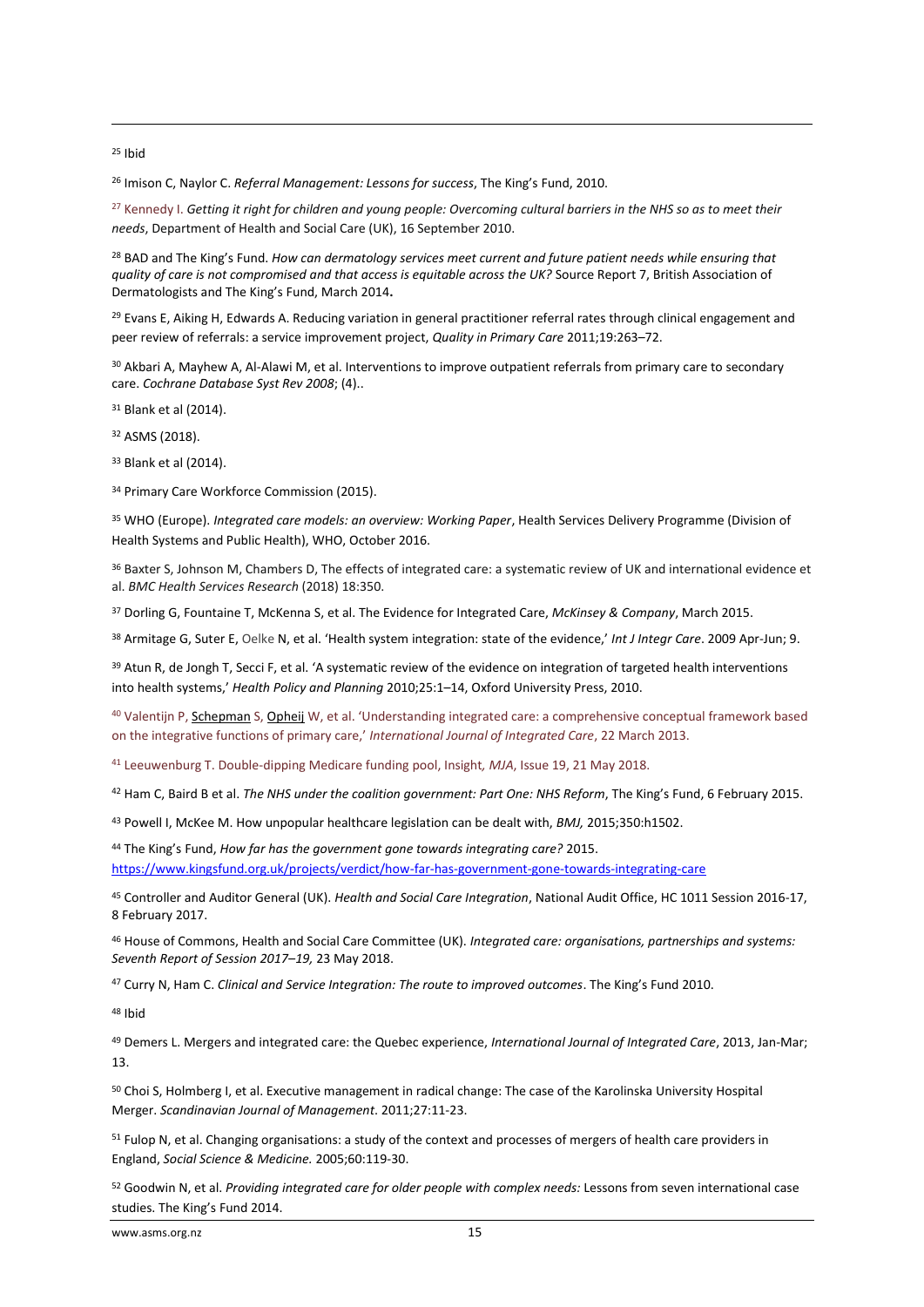<sup>53</sup> Nolte E, Pitchforth E. *What is the evidence on the economic impacts of integrated care?* Policy Summary 11. European Observatory on Health Systems and Policies, WHO 2014.

54 Sampson R, Barbour R, Wilson P. The relationship between GPs and hospital consultants and the implications for patient care: a qualitative study, *BMC Family Practice* (2016) 17:45.

<sup>55</sup> Ibid

**.** 

<sup>56</sup> Foot C, Naylor C, Imison C. *The quality of GP diagnosis and referral,* The King's Fund, 2010.

<sup>57</sup> Sampson et el (2016)

<sup>58</sup> University of Birmingham (UK). *Acute Services in the Community:* Evidence for transforming community services, 2009.

<sup>59</sup> Purdy S. *Avoiding Hospital Admissions: What does the research evidence say?* The King's Fund, December 2010.

<sup>60</sup> Blank et al (2014)..

<sup>61</sup> McGeoch G, Anderson I, Gibson J, et al. Consensus pathways: evidence into practice, *NZMJ,* 30 January 2015, Vol 128 No 1408.

62 Evans E, Aiking H, Edwards A. Reducing variation in general practitioner referral rates through clinical engagement and peer review of referrals: a service improvement project, *Quality in Primary Care* 2011;19:263–72

<sup>63</sup> Foot et al (2010).

<sup>64</sup> Primary Care Workforce Commission (2015).

<sup>65</sup> Future Hospital Commission (2013). *Future hospital: caring for medical patients*. A report from the Future Hospital Commission to the Royal College of Physicians, September 2013.

<sup>66</sup> Robertson R, Sonola L, Honeyman M, et al*. Specialists in out-of-hospital settings: Findings from six case studies*. The King's Fund, October 2014.

<sup>67</sup> West M, Eckert R, Steward K et al. *Developing collective leadership for health care,* The King's Fund, May 2014.

<sup>68</sup> Greenhalgh T, et al. *How to Spread Good Ideas*. A systematic review of the literature on diffusion, dissemination and sustainability of innovations in health service delivery and organisation. Report for the National Co-ordinating Centre for NHS Service Delivery and Organisation R & D (NCCSDO) April 2004.

<sup>69</sup> West et al (2014).

<sup>70</sup> ASMS. Survey of clinical leaders on Senior Medical Officer staffing needs: Canterbury District Health Board. Research Brief Issue 12, 2018. [https://www.asms.org.nz/wp-content/uploads/2018/07/Staffing-survey-Canterbury-](https://www.asms.org.nz/wp-content/uploads/2018/07/Staffing-survey-Canterbury-DHB_169863.2.pdf)DHB 169863.2.pdf

<sup>71</sup> Chambers C, Frampton C*. 'Tired, worn-out and uncertain'; Health Dialogue*, Issue No 12, ASMS, August 2016. Available: [https://www.asms.org.nz/wp-content/uploads/2016/08/Tired-worn-out-and-uncertain-burnout-report\\_166328.pdf](https://www.asms.org.nz/wp-content/uploads/2016/08/Tired-worn-out-and-uncertain-burnout-report_166328.pdf)

<sup>72</sup> Timmins N, Ham C. *The quest for integrated health and social care: A case study in Canterbury, New Zealand*. The King's Fund, London, 2013.

<sup>73</sup> Timmins (2013).

<sup>74</sup> Berwick D. "The toxicity of pay for performance," *Qual Manag Health Care*. 1995 Fall;4(1):27-33.

<sup>75</sup> Timmins (2013).

<sup>76</sup> McGeoch G, Anderson I, Gibson J, et al. Consensus pathways: evidence into practice*, NZMJ* 30 January 2015, Vol 128 No 1408.

<sup>77</sup> Stokes T, Tumilty E, Doolan-Noble F, *et al*. HealthPathways implementation in a New Zealand health region: a qualitative study using the Consolidated Framework for Implementation Research. *BMJ Open* 2018;8

<sup>78</sup> Rosenberg B, Keene L. *How much Health funding is needed in Budget 2019 to maintain current service levels?* Working Paper on Health, No 21, NZCTU-ASMS, 23 May 2019. [https://www.asms.org.nz/wp-content/uploads/2019/06/How](https://www.asms.org.nz/wp-content/uploads/2019/06/How-much-funding-is-needed-to-avoid-the-condition-of-the-Health-System-worsening-2019.pdf)[much-funding-is-needed-to-avoid-the-condition-of-the-Health-System-worsening-2019.pdf](https://www.asms.org.nz/wp-content/uploads/2019/06/How-much-funding-is-needed-to-avoid-the-condition-of-the-Health-System-worsening-2019.pdf)

<sup>79</sup> Blick G, Love T. *Benchmarking the resource allocation of Canterbury District Health Board*, Sapre Research Group, July 2017